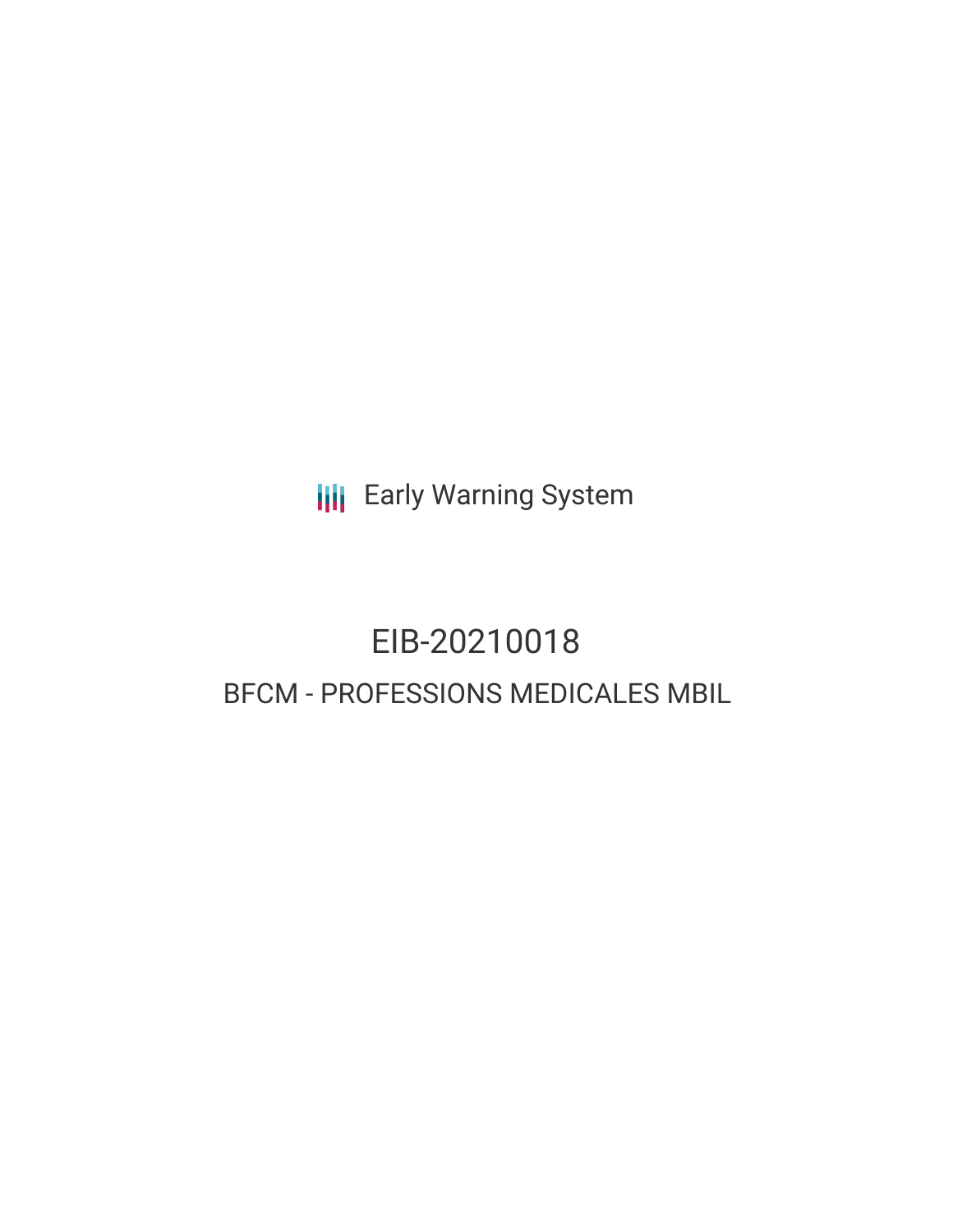

#### **Quick Facts**

| <b>Countries</b>               | France                             |
|--------------------------------|------------------------------------|
| <b>Financial Institutions</b>  | European Investment Bank (EIB)     |
| <b>Status</b>                  | Approved                           |
| <b>Bank Risk Rating</b>        | FI                                 |
| <b>Voting Date</b>             | 2021-12-16                         |
| <b>Borrower</b>                | BANQUE FEDERATIVE DU CREDIT MUTUEL |
| <b>Sectors</b>                 | Finance                            |
| <b>Investment Type(s)</b>      | Loan                               |
| <b>Investment Amount (USD)</b> | \$263.59 million                   |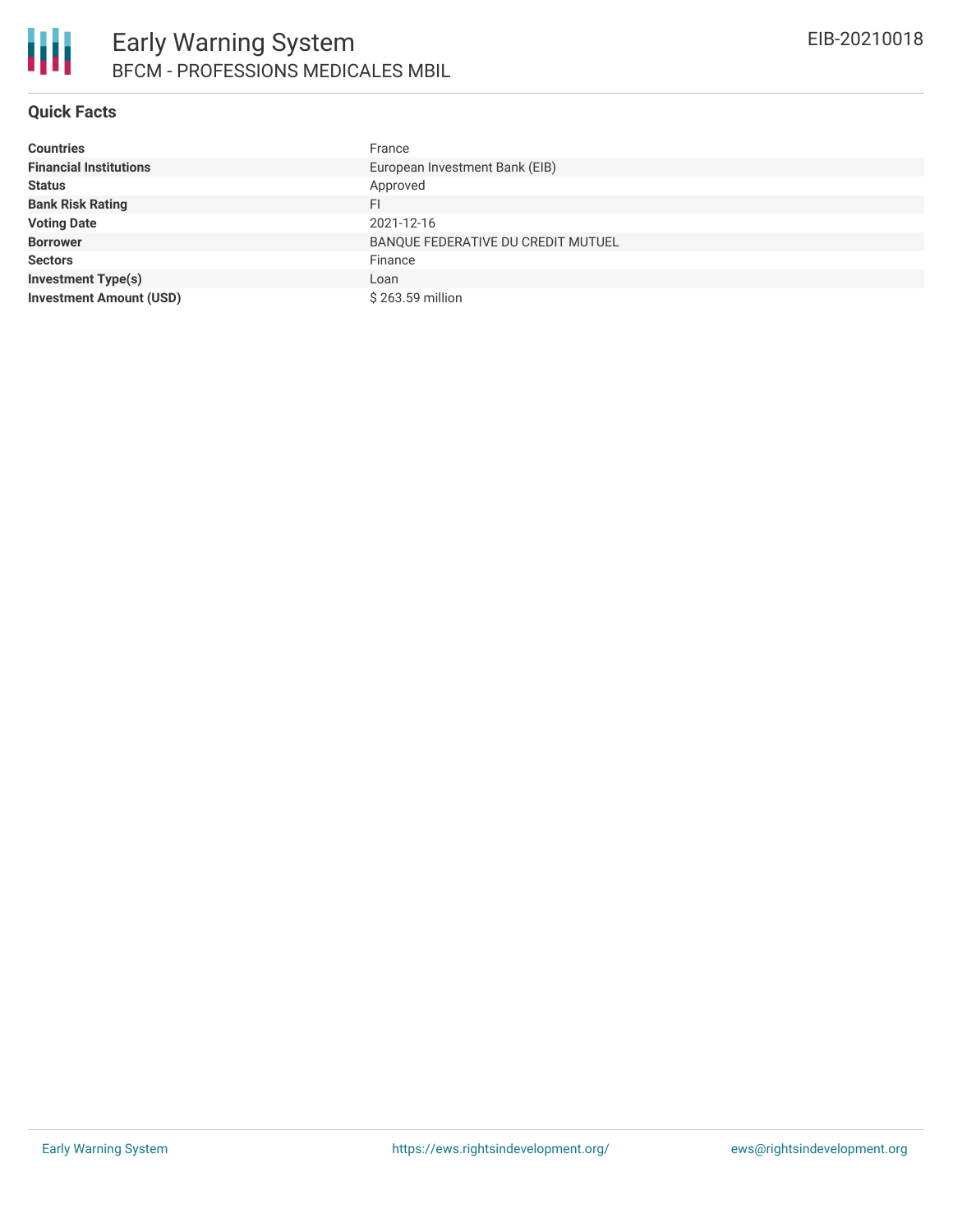

#### **Project Description**

According to the bank website, the project consists of a multiple beneficiary intermediated loan which aims at facilitating access to long-term finance for projects carried out by professionals/small and medium-sized enterprises (SMEs) active in the healthcare and pharmaceutical sectors in France with a 5% window dedicated to regions where access to medical experts is sub-optimal/underserved.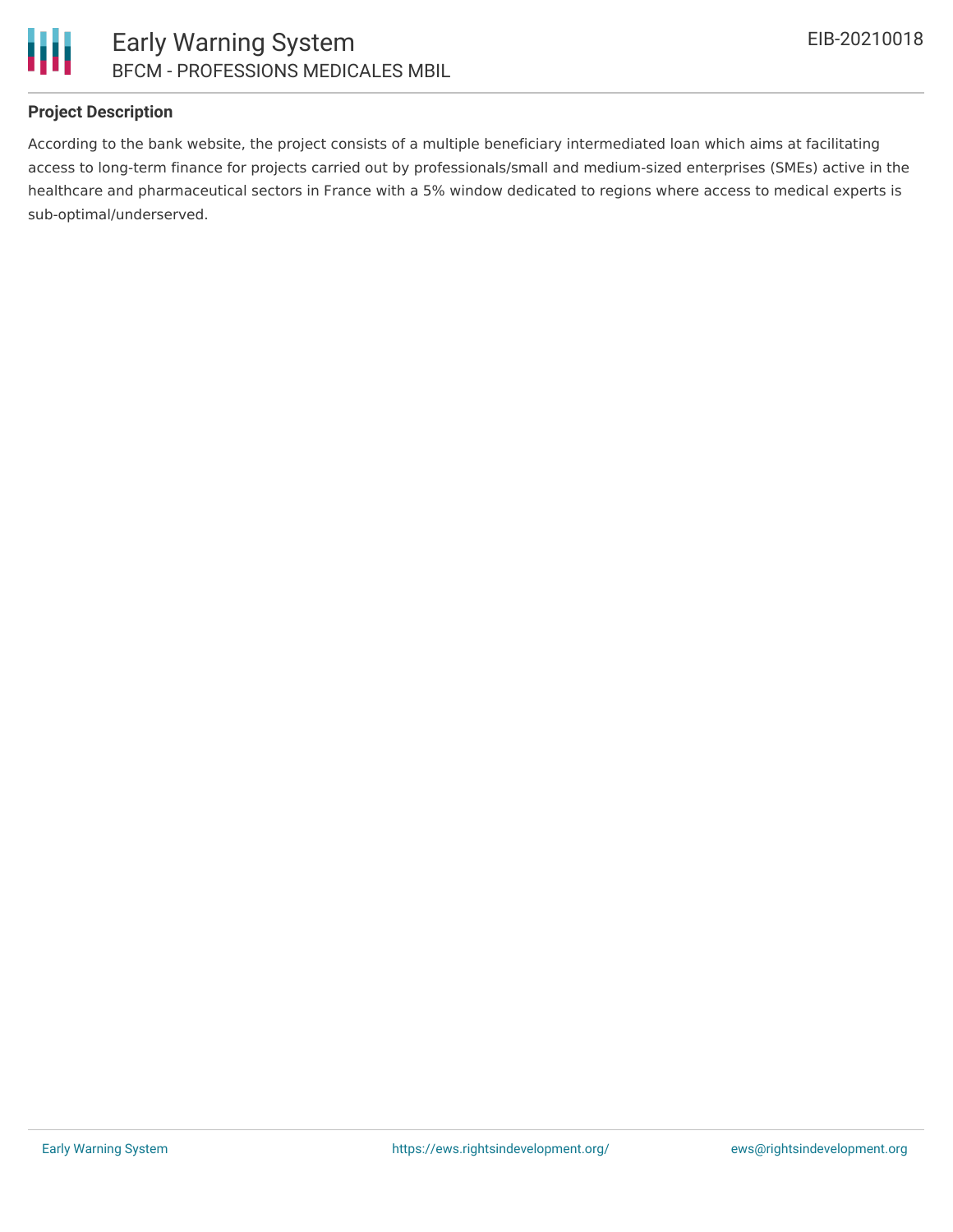#### **Investment Description**

European Investment Bank (EIB)

#### **Financial Intermediary**

Financial Intermediary: A commercial bank or financial institution that receives funds from a development bank. A financial intermediary then lends these funds to their clients (private actors) in the form of loans, bonds, guarantees and equity shares. Financial intermediaries include insurance, pension and equity funds. The direct financial relationship is between the development bank and the financial intermediary.

Banque [Fédérative](file:///actor/553/) du Crédit Mutuel (Financial Intermediary)